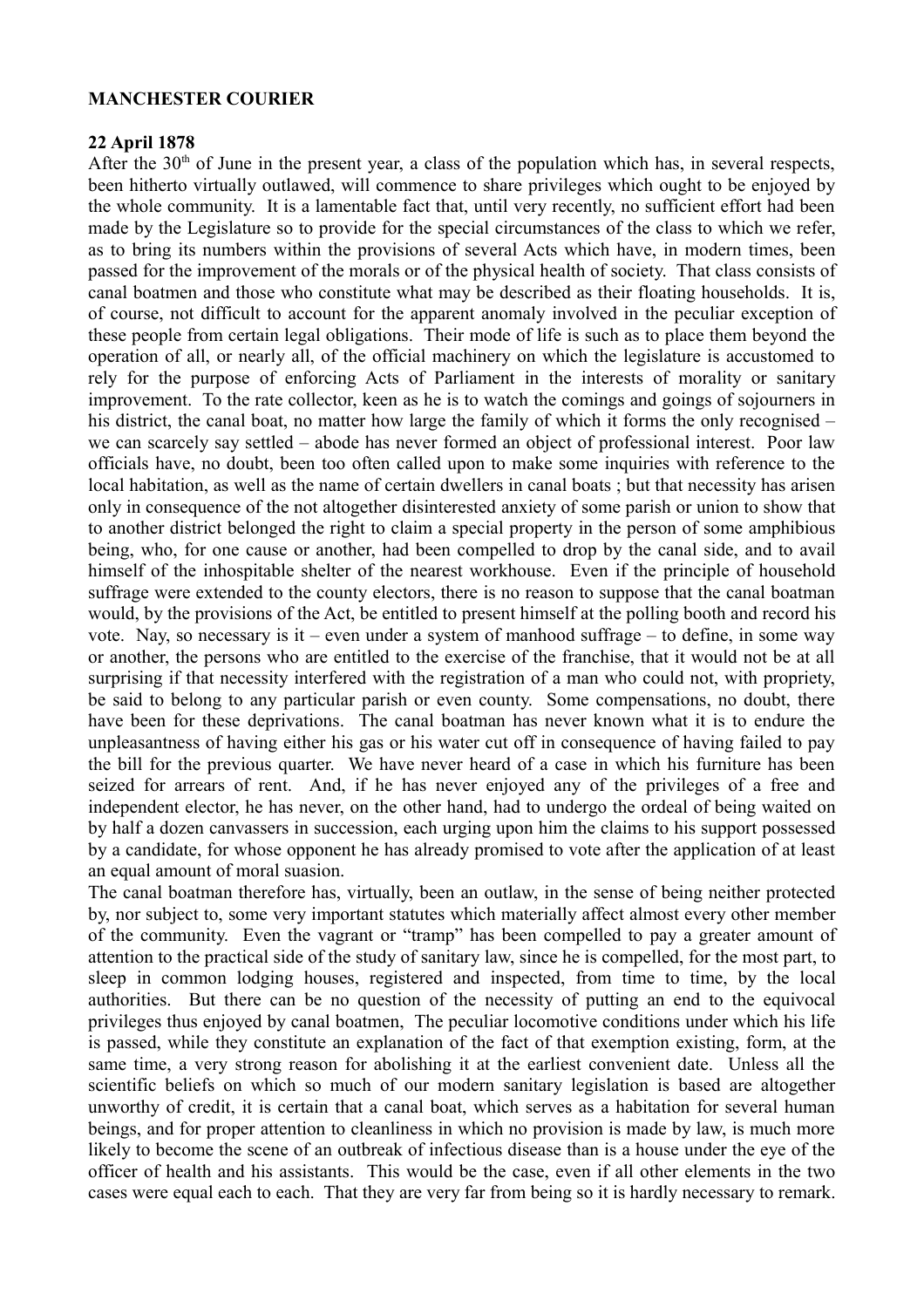The poorest hut ashore will be a curiosity if it does not give more space – and consequently more air to breathe – to the inmates than do the best of the boats engaged in what is somewhat quaintly called our inland navigation. And when infectious disease does break out in the living cabin of a canal boat, it may reasonably be calculated that the danger to the community at large is, in such a case, much increased by the fact that its fatal germs are conveyed, with the boat, frequently for a long distance, and through districts where the population is dangerously dense. It may easily be supposed that the inhabitants of canal boats, as a rule, do not show very great alacrity in calling in medical aid, and even if they were always ready to do so when it is necessary, it does not always happen that such aid is available. It is wisely provided, therefore, in the Canal Boats Act, which, as we have intimated, comes into operation on the  $30<sup>th</sup>$  of June in the present year, that, in case of serious illness occurring on board a boat, a master thereof is required to notify that fact to the sanitary authority of the district through which the boat happens, at the time, to be passing. This, of course, will give the local sanitary authority an opportunity of ascertaining whether or not the serious illness is of an infectious or contagious character. In the event of its proving to be so, the sanitary authority will then be empowered to detain the boat for the purposes of inspection and cleansing and, before it will be allowed to proceed on its "journey" - the draughtsman of the bill must have had a doubt as to whether he ought not to have said "voyage" - it will be necessary to obtain either from the medical officer of health or from some other legally qualified practitioner, a certificate to the effect that the boat has been duly cleansed and disinfected.

So much for the provisions made by the new Act to prevent the spread of disease. Other clauses have for their objects either the creation of safeguards against the initial outbreak of such disease, or the removal of those conditions under which the want of proper accommodation for living and sleeping becomes directly destructive of all ideas of common decency and morality. Every canal boat which is to be used as a dwelling will have to be registered, and no boat will be registered until it has been inspected and ascertained to be fit for the purpose. Regulations as to the size and ventilation of the cabins are made which will, of course, act as guides to the inspecting officers. It will be illegal for a cabin occupied as a sleeping place by a husband and wife to be occupied by any except young children. These, and many other useful regulations will, it may be trusted, do something to introduce an approach to civilisation into the lives of people who have, in many cases, been living a life of barbarism. But even in the event of this new Act being carried out in all its entirety, and with the utmost success, there will still be ample scope for the labours of those philanthropists, some of whom have for years past shown a laudable anxiety to ameliorate the condition of the canal boatman. It is to be hoped, indeed, that the working of the Act will be such as to give the praiseworthy efforts of these philanthropists and canal side missionaries a better chance of success than they ever had when they found their most strenuous efforts confronted by the barbarism of thought which was the natural result of a virtual absence of civilisation from the lives of the livers on the canals.

## **3 July 1878**

Sunday last ought to be regarded as a red letter day in the records of the men, women and children who are engaged in what is, somewhat quaintly, described as the "inland navigation" of England. For that day witnessed the commencement of the operation of the Act which was passed, last Session, for the registration and regulation of canal boats which are used as dwelling houses. This Act, it may be remembered, was one of the last to receive the Royal Assent previous to the close of the Parliamentary Session of 1877. It is an Act, however, with regard to which it was arranged that it should not come into practical effect except under the regulation of the Local Government Board. The result of this arrangement has been that the Act only became a power for good or evil on Sunday last. So far as it is possible, for the present, to judge, there is no reason for supposing that the effect of the working of the Act will be anything but absolutely beneficial to that section of the community – numerically, at least, by no means an unimportant one – in whose interests the Act has been passed. The probability, which is by no means inconsiderable, is that many of those who should benefit by the operation of the Act will be amongst the last to acknowledge the advantages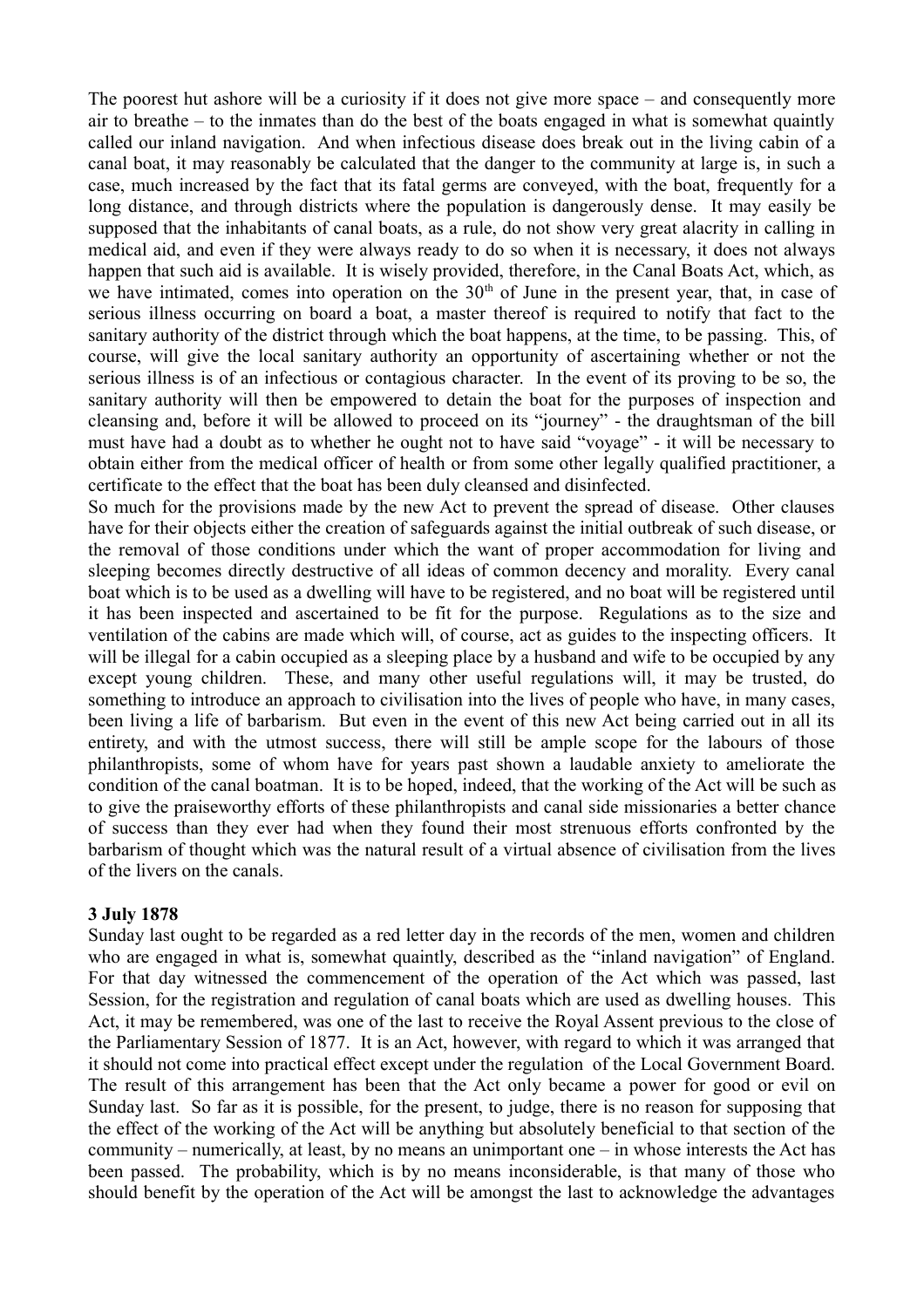conferred. That, however, will not alter the nature of the case. It may, indeed, be regarded as constituting one of the highest developments of civilisation, when a Government, acting under a free constitution, and with the consent of the great mass of the population, undertakes to accomplish, on behalf of large bodies of the community, reforms which would probably be resisted by those principally interested in the question. The Canal Boat Registration Act is simply one of many measured which have been passed since the present Government came into office, in redemption of the pledge given by the Premier, when he announced his *sanitas sanitatum* programme. We have already, on more than one occasion, referred to the leading provisions of this measure, and recommended the principles on which it is based to the friendly consideration of all who are disposed to interest themselves in the sad case of a large class of her Majesty's subjects, who, owing to the peculiar conditions of their lives, have hitherto been shut out from almost all the benefits which social legislation has, during the present century, conferred upon the inhabitants of these islands. The Act, however, has a special interest for this part of the country, where, in spite of the extraordinary development of the railway system, the traffic on the canals is still of very large proportions. Writing in the absence of actual statistics on the subject, we should be inclined to hazard the supposition that no two counties will be more affected by the operation of the new Act than will Lancashire and Cheshire. There is something unique and picturesque in the life of canal residents which, in itself, constitutes a sufficient excuse for recurring to the subject of the Act. It is, no doubt, too true that this very picturesqueness, which has frequently arrested the attentions of graphic artists, working both in colours and in words, has been often associated with the utmost degradation of social and family relations, as well as with the most undesirable sanitary conditions. It is to be trusted, however, that the healthful spirit of reform which is embodied in the present Act of Parliament will enhance, rather than destroy, in every respect, the attractive conditions of life on the canal – a life which, apart from its frequent degrading surroundings, might be made to combine many of the requirements of those whose happiness is found in frequent change of scene, without the sacrifice of habitual occupation and companionship. These are objects for which people socially removed far above the position of the canal boatman and his family are found constantly making very considerable sacrifices ; and there is no reason why, if the objects aimed at in this Act could be thoroughly attained, these conditions should not be realised, to a very large extent, by the inland navigator of commerce and his family circle.

The commencement of the working of the Act affords a convenient opportunity for setting forth, briefly and concisely, the results which we may reasonably hope will be achieved by its operation. For the future, when on a pleasant lazy, hazy summer afternoon, a good natured idler, smoking his pipe on the parapet of a canal bridge, finds an artist like pleasure in watching the slow progress of a barge placidly cleaving the many coloured waters of a tree-overshadowed and thoroughly Netherlands looking canal, the pleasure he experiences at witnessing such a scene may be considerably enhanced if he knows that the little column of smoke rising from the cabin chimney no longer denotes, as it once sis, the presence of a family, living under conditions which have been a disgrace to civilisation. The leading feature in the Act is that, for the future, no canal boat can be legally used as a dwelling place unless it is registered. And this requisite registration cannot be obtained unless certain regulations are first complied with. These regulations, it may be stated generally, affect such conditions as those of space, ventilation, storage of water and sanitary requirements. Thus, for example, every person who for the future may be allowed to reside in a given boat must be provided, in the cabin or cabins, with not less than sixty cubic feet of free air space, in case the resident is above twelve years of age. Should he be under that age he will be entitled, under the Act, and as a condition of registration, to forty cubic feet. A reduction of ten cubic feet per each young person, however, is permitted in the case of boats which have been built before last Sunday. Nor have arrangements for the maintenance of decorum been forgotten. A cabin occupied by a husband and wife, as a sleeping place, is not to be occupied at the same time by any female above twelve, or by any male above fourteen. Nor, again, is any sleeping cabin occupied by a male over fourteen to be used by a female over twelve, unless she is his wife. It would be well if every dwelling in Lancashire and other counties – even when their inmates are not,